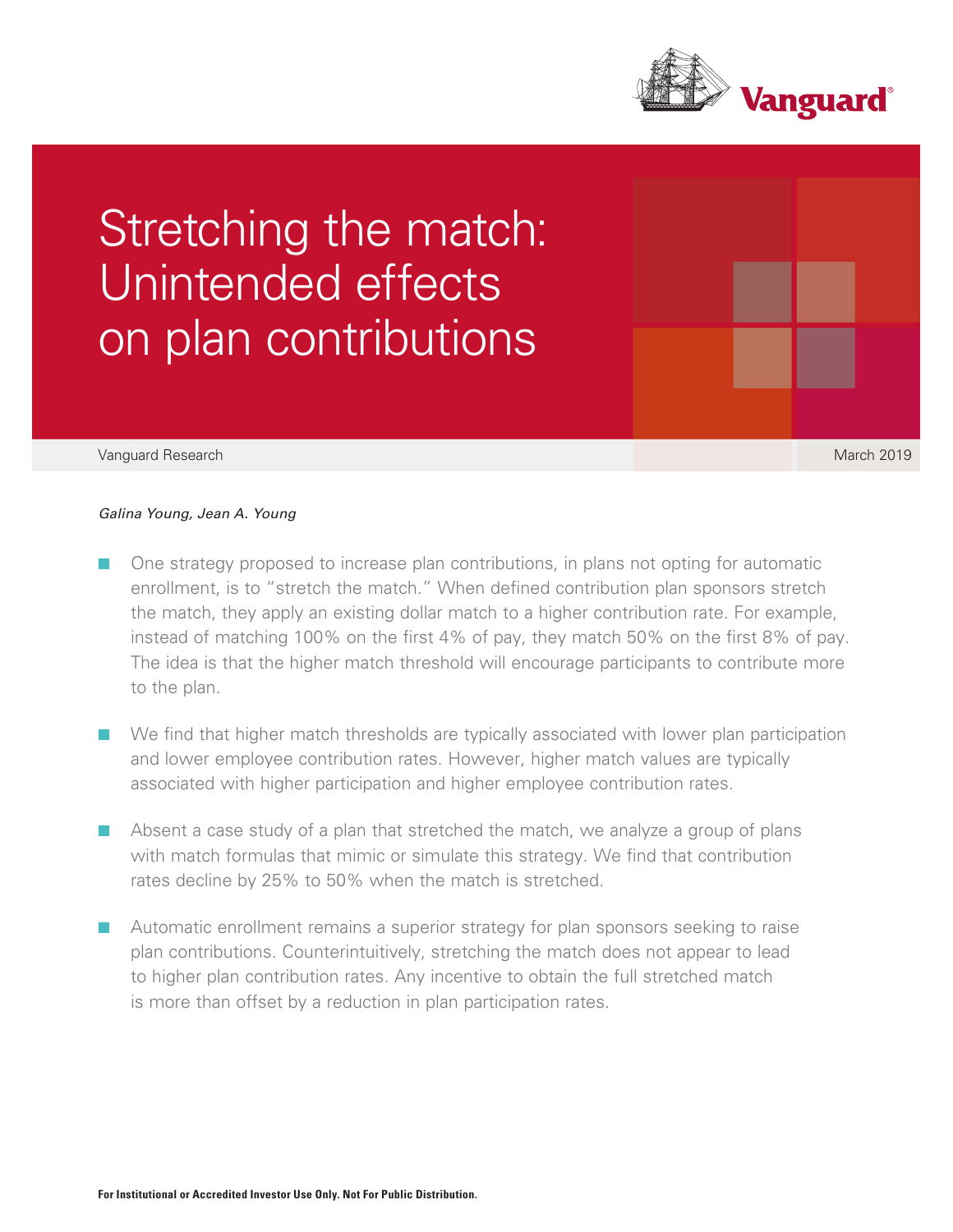# Introduction

The idea behind stretching the match in a defined contribution plan is that a higher match threshold—for instance, a match of 50% on 8% of pay instead of 100% on 4% of pay—will encourage participants to contribute more to their plan.

The level where the match is maximized acts as an anchor for some individuals, and research has found that highlighting higher savings thresholds raises contributions relative to highlighting lower thresholds.1 In previous research, we found that 1 in 5 participants in voluntary enrollment plan designs selected a deferral rate at the match maximization level, and half chose a higher rate.2 These findings, and others, have led to the idea that stretching a match is a strategy to increase overall contribution rates for plan participants at no additional cost to the employer.

When plan sponsors stretch the match, they apply an existing dollar match to a higher contribution rate. For example, instead of matching the first 4% of employee-elective deferrals at 100%, the plan sponsor would match the first 8% of employee-elective deferrals at 50%. In each of these two designs, the employer would contribute a maximum match of 4%. Under the first scenario, the individual contributing at the match

maximization level has a total plan contribution rate of 8%. In the second scenario, if the individual selected a deferral rate where the match was maximized, the total plan contribution rate would rise by 50% under the stretched match to 12%.

In this paper, we assess the effectiveness of stretching the match on plan participants' overall contribution rates.

#### Empirical approach

Our study is based on 328 voluntary enrollment plans with 452,783 eligible nonhighly compensated employees (NHCEs) in 2016 (Figure 1).3 Each of these plans has a single- or multi-tier match formula.4 We limit our study to eligible employees in voluntary enrollment plans, because it is well-known that the defaults chosen in automatic enrollment plan designs have a strong effect on plan participant behaviors.5 We examine the eligible NHCE population, including those eligible employees who were not participating and, therefore, had a 0% employee-elective deferral rate. We limit our study to eligible NHCEs because we are interested in strategies that increase broad-based retirement saving and not just contributions by highly compensated participants. In our view, the ultimate test is whether stretching the match influences the contribution behavior of this important constituency.6

2 See Utkus, Stephen P., and Young, Jean A., 2018 How America Saves 2018. Valley Forge, Pa.: The Vanguard Group.

- 3 We are examining a subset of the 4.4 million participants on our platform who are in voluntary enrollment plans for which we have completed compliance testing for the 2016 plan year. We use 2016 data because the 2017 compliance testing data will not be available until January 2019. Plans have until the end of 2018 to complete 2017 compliance testing. NHCEs in 2016 were those who earned less than \$120,000 in the prior plan year.
- 4 Plans with single-tier matching formulas provide a match based on one threshold—for example, \$0.50 per dollar on the first 6% of pay. Multi-tier formulas provide a varying match threshold—for example, \$1.00 per dollar on the first 3% of pay and \$0.50 per dollar on the next 2% of pay. Match formulas may also be structured as single- or multi-tier formulas with a maximum dollar contribution—for example, a \$2,000 maximum. Finally, match formulas may be based on age, tenure, or similar variables.
- 5 For an exploration of this effect, see Clark, Jeffrey W., and Jean A. Young, 2018. Automatic Enrollment: The Power of the Default, Valley Forge, Pa.: The Vanguard Group.

6 We acknowledge the potential bias of this empirical approach. Plans with higher match thresholds may be reflective of higher taste for unobserved saving (among employers or workers) and/or observed higher wages of those employee populations. These factors empirically might bias our results to be more favorable to stretching the match than they otherwise might be. So in this sense our approach, if biased, would be in favor of stretching the match.

<sup>1</sup> For an exploration of this effect, see Choi, James J., Emily Haisley, Jennifer Kurkoski, and Cade Massey, 2012. *Small Cues Change Savings Choices*, NBER Working Paper No. 17843. Cambridge, Mass.: National Bureau of Economic Research; available at http://www.nber.org/papers/w17843.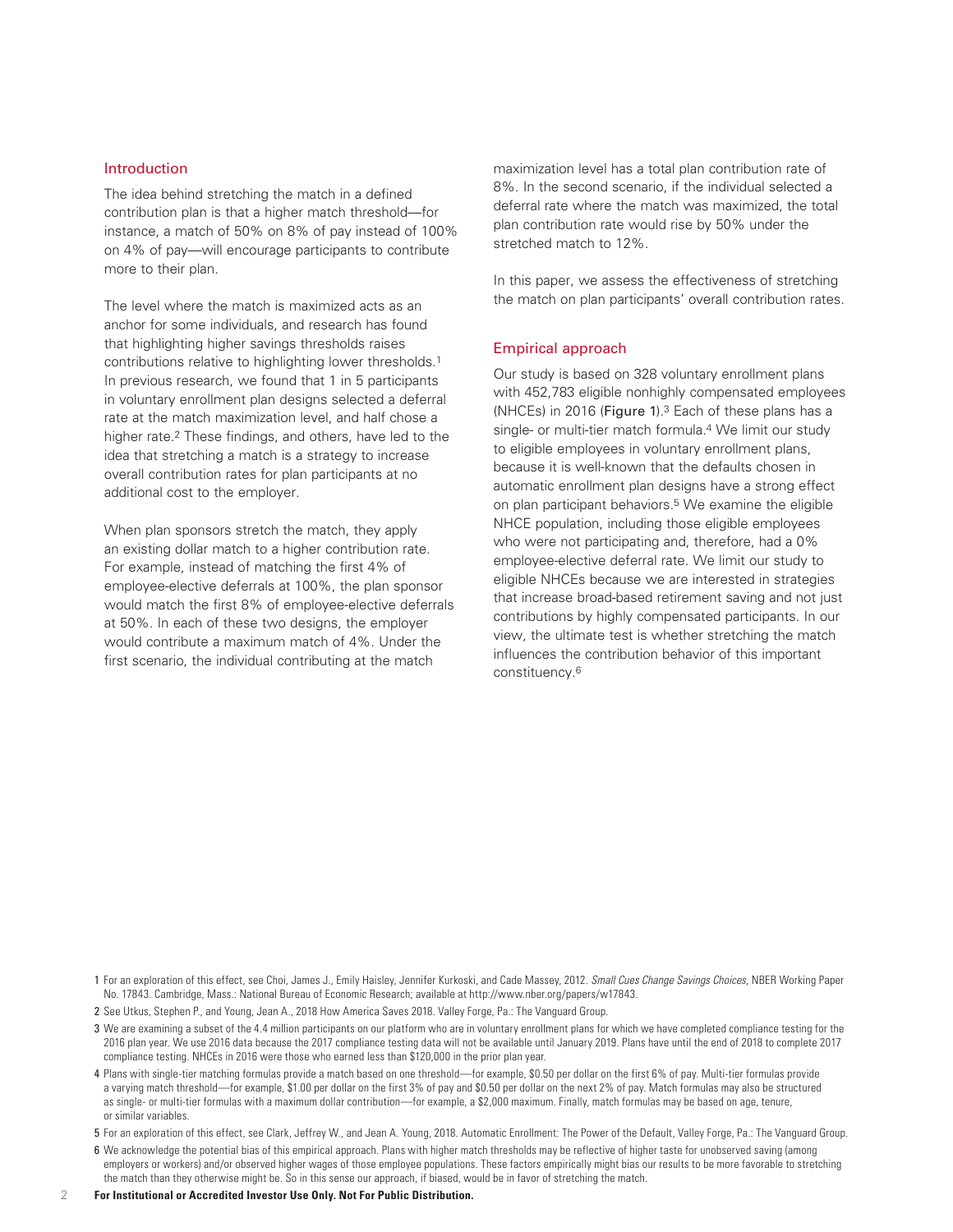The study population had a participation rate of 56% and a median deferral rate of 2%. The median income for these NHCEs was \$48,264, the median age was 42, the median tenure was 5 years, and 62% were male. As expected, plan participants' wages were about 70% higher than nonparticipants'. Participants also were older and had longer tenure.

We first assess the potential effectiveness of stretching a match by comparing the effect of match values and thresholds on employee-elective deferral rates for eligible NHCEs.7

Next we analyze plans with formulas that mimic a stretched match. We refer to these as plans with paired match formulas. Our paired plan match formulas are: 100% on 3% of pay paired with 50% on 6% of pay, 100% on 4% of pay paired with 50% on 8% of pay, and 100% on 5% of pay paired with 50% on 10% of pay.

The ideal empirical method for testing the effectiveness of stretching the match would be to evaluate the contribution behavior of plan participants in one or more plans that have adopted the strategy. Unaware of plans in our dataset that have stretched the match, we chose a second-best strategy, comparing the effects of different match structures across plans.

#### Figure 1. Characteristics of study sample

Vanguard defined contribution plan eligible nonhighly compensated employees as of December 2016

| Number of plans              | 328      |
|------------------------------|----------|
| Number of eligible employees | 452,783  |
| Number of participants       | 253,989  |
| Participation rate           | 56%      |
| Participants                 | Median   |
| Deferral rate                | 6.0%     |
| Account balance              | \$24,112 |
| Income                       | \$59,167 |
| Age                          | 44       |
| Tenure (years)               | 8        |
| Percentage male              | 61%      |
| Nonparticipants              | Median   |
| Deferral rate                | 0%       |
| Account balance              | \$0      |
| Income                       | \$34,913 |
| Age                          | 39       |
| Tenure (years)               | 3        |
| Percentage male              | 63%      |
| Eligible employees           | Median   |
| Deferral rate                | 2.0%     |
| Account balance              | \$4,087  |
| Income                       | \$48,264 |
| Age                          | 42       |
| Tenure (years)               | 5        |
| Percentage male              | 62%      |

Note: Nonhighly compensated employees are those who earned less than \$120,000 in the prior plan year. Source: Vanguard, 2018.

**For Institutional or Accredited Investor Use Only. Not For Public Distribution.** 3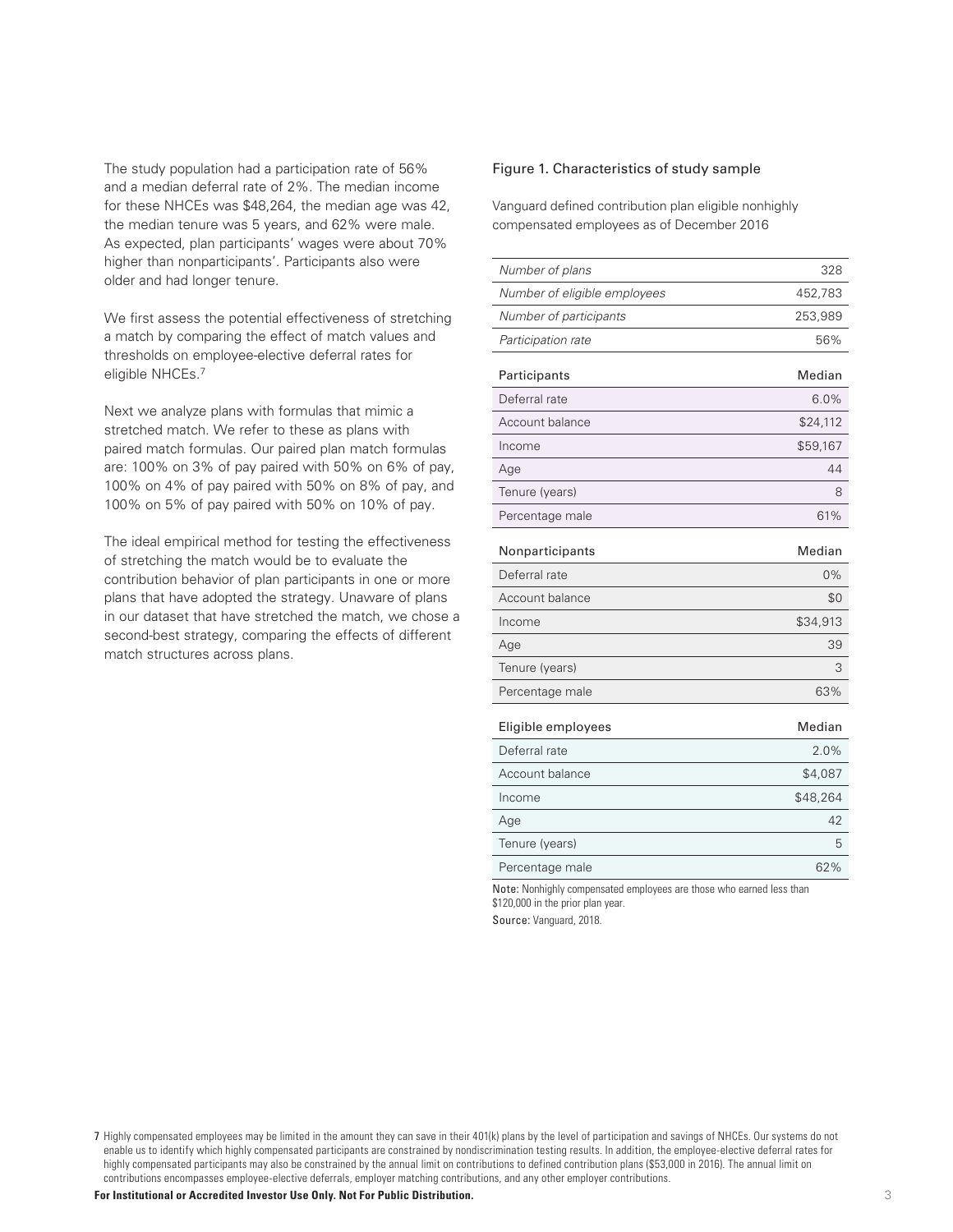#### Employer matching contributions

The 328 plans in our study utilized 70 unique singleand multi-tier match formulas. Given the array of match formulas, one way to summarize matching contributions is to calculate the maximum value of the match promised by the employer. For example, a match of 50% on the first 6% of pay promises the same matching contribution—3% of pay—as a formula of 100% on the first 3% of pay.

The promised value of the match varies substantially from plan to plan. Among plans with single- or multi-tier match formulas, 78% of plans (covering 80% of NHCEs) promised a match of between 3% and 6% of pay (Figure 2, Panel A). The median value of the promised match was 3.0% of pay; the average value, 4.0%.

Another way to assess matching formulas is to calculate the employee-elective deferral needed to realize the maximum value of the match. Eight in 10 plans (covering about 7 in 10 NHCEs) required participants to defer between 4% and 6% of their pay to receive the maximum employer-matching contribution (Figure 2, Panel B). The median employee-elective deferral required to maximize the match was 5.0% of pay; the average value, 5.1%.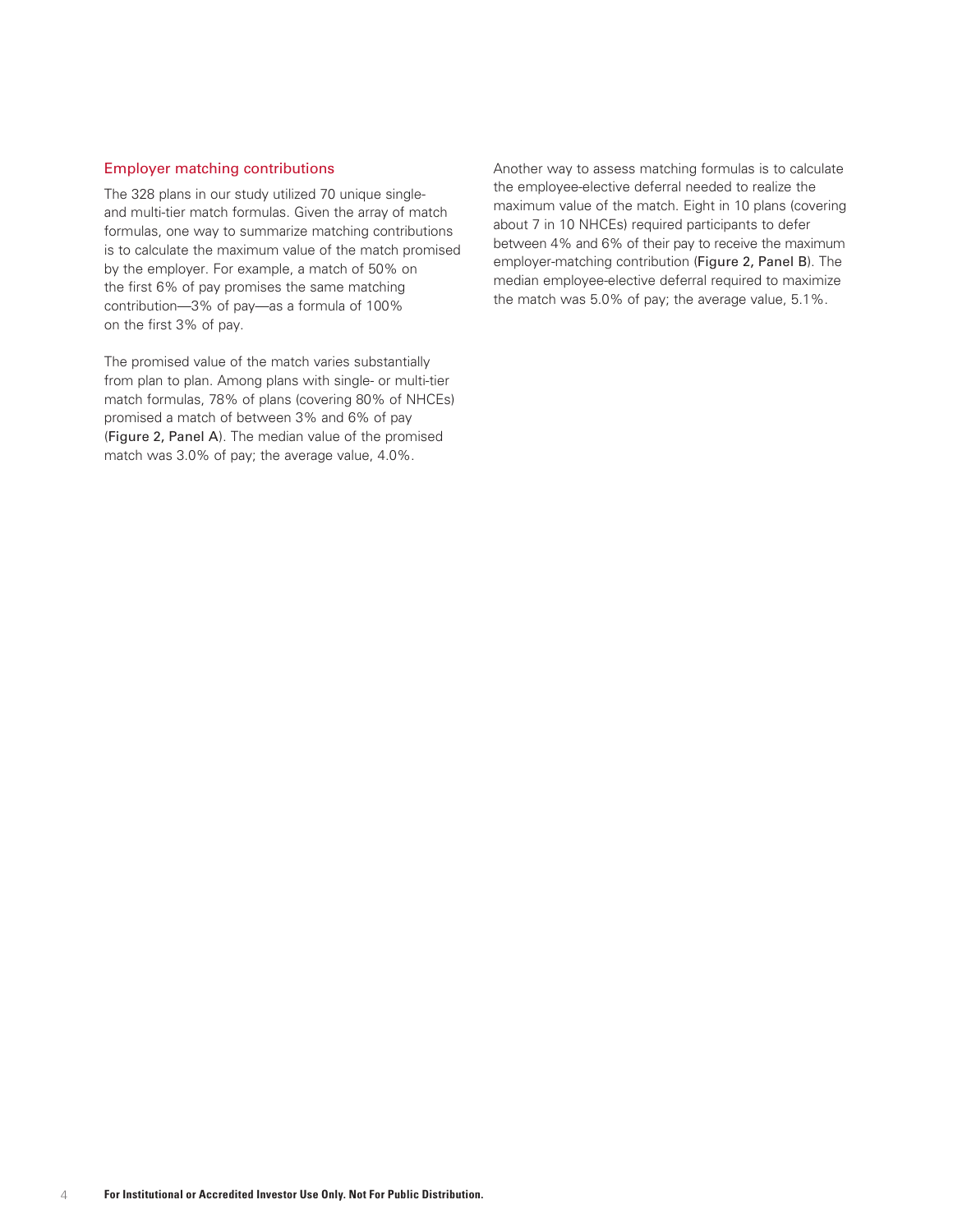# Figure 2. Distribution of promised match values and thresholds

Vanguard voluntary enrollment defined contribution plans as of December 2016

#### *a. Match value*



*b. Threshold value*



Source: Vanguard, 2018.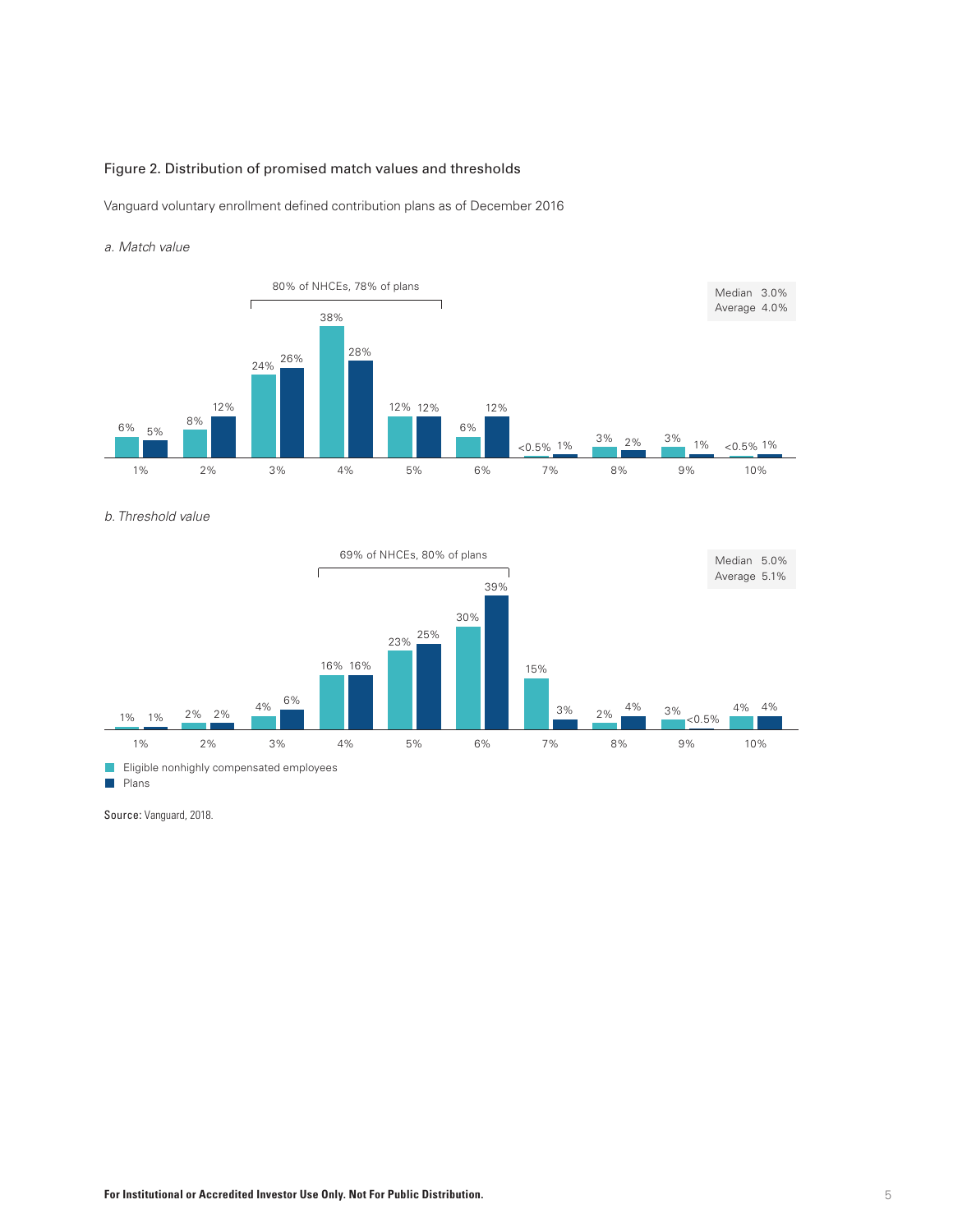#### Employee-elective deferral model

To better understand the factors influencing employeeelective deferral rates for NHCEs in these plans, we used a regression model to investigate the interaction between employee deferral rates and demographic and plan design features.8 This statistical technique helps us distinguish the unique effect of a given factor on deferral rates, controlling on the broad differences that exist among eligible NHCEs and plan designs. We model both participants and the eligible employee population; the former includes only those actively contributing, while the latter includes both contributors and nonparticipants with a 0% deferral rate. The predicted employee-elective deferral rate in our model was 3.9% for the typical individual in our study (Figure 3). The predicted participant deferral rate in our model was 7.1% for the typical individual in our study.

It is well-established that employee demographics have an effect on deferral and participation rates in voluntary enrollment plans. In our model, deferral and participation rates generally rose with age. Eligible employees age 60 or older had deferral rates 2.2 percentage points higher—a relative increase of 56%. Deferral rates also rose with tenure. Eligible employees with less than 2 years of tenure had deferral rates 2.2 percentage points lower—a relative decrease of 56%. Deferral rates

rose with compensation as well. Eligible employees earning less than \$30,000 had deferral rates that are 2.9 percentage points lower (a relative decrease of 74%), while eligible employees earning more than \$90,000 had deferral rates that are 4.7 percentage points higher (a relative increase of 121%). Finally, consistent with prior findings, women had higher deferral rates than men.9

It is also well-established that plan designs have an effect on deferral rates in voluntary enrollment plans. As noted previously, the match threshold level serves as a signal, frame, or anchor for some individuals. Lower match thresholds appear to raise deferral and participation rates, while higher match thresholds generally appear to have the opposite effect. The reverse occurs with match values: Higher match values appear to incent higher deferral and participation rates, while lower match values appear to lead to lower deferral rates. Finally, larger employers had lower participation rates.

Controlling for employee demographic variables, plan design features, and employer characteristics, we find that higher match thresholds are typically associated with lower employee saving rates.

8 See the Appendix for a detailed explanation of the regression models.

6

9 See Young, Galina, and Young, Jean A., 2019. Women Versus Men in DC Plans, Valley Forge, Pa.: The Vanguard Group.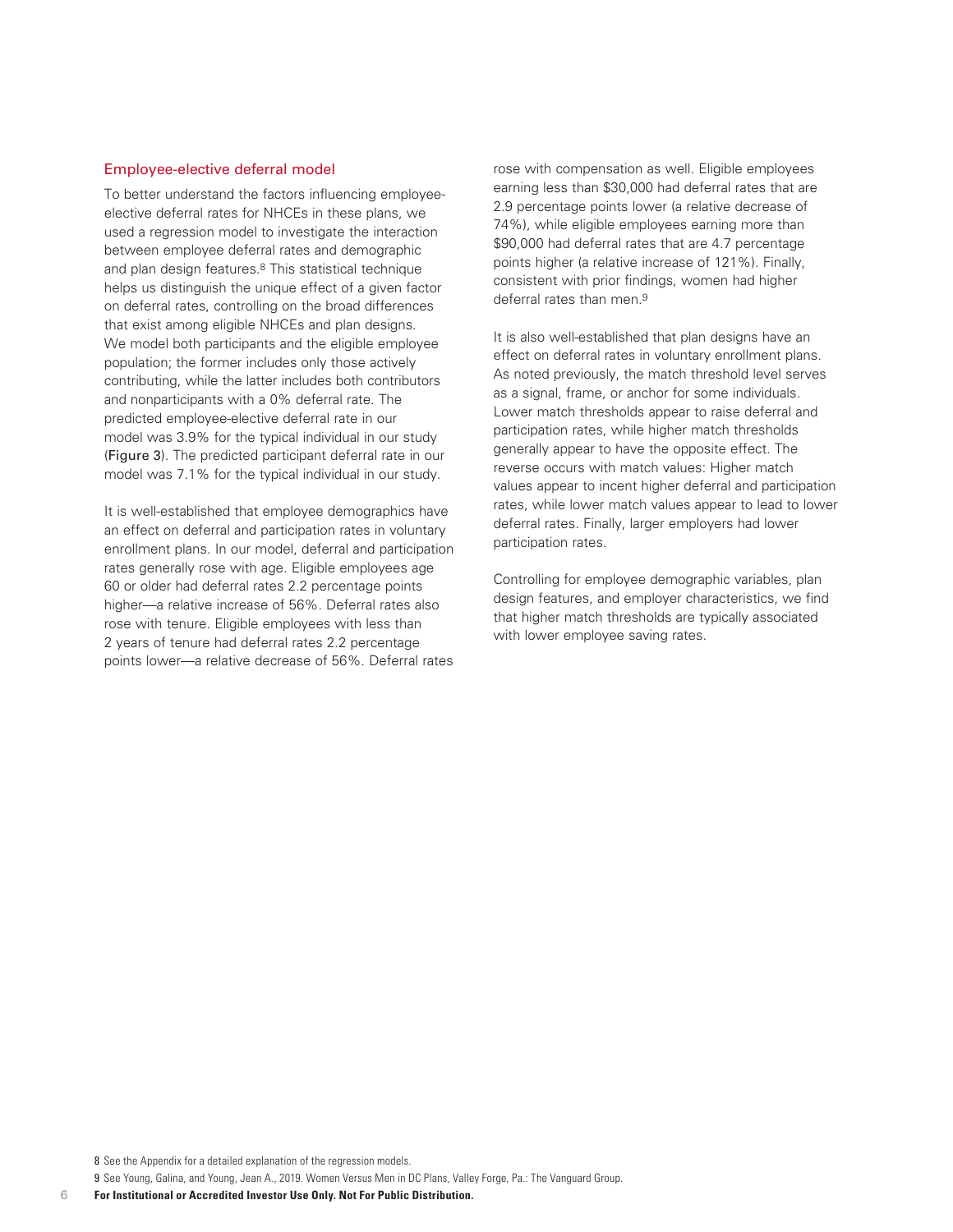#### Figure 3. Predicted employee-elected deferral rates in voluntary enrollment plans

Vanguard defined contribution plan eligible nonhighly compensated employees as of December 2016

Predicted eligible employee deferral rate: 3.9%

Predicted participant deferral rate: 7.1%



All eligible employees

Plan participants

Notes: Nonhighly compensated employee variables are measured against a reference of: age 30–39, tenure 2–4 years, compensation \$30,000–\$59,999, and male. Plan effects are measured against a reference of: match threshold 3%, match value 4%, and plans with less than 250 eligible employees. The darker bars are statistically significant at the 95% level. The lighter bars are statistically insignificant. See the Appendix for model specification. Source: Vanguard, 2018.

**For Institutional or Accredited Investor Use Only. Not For Public Distribution.**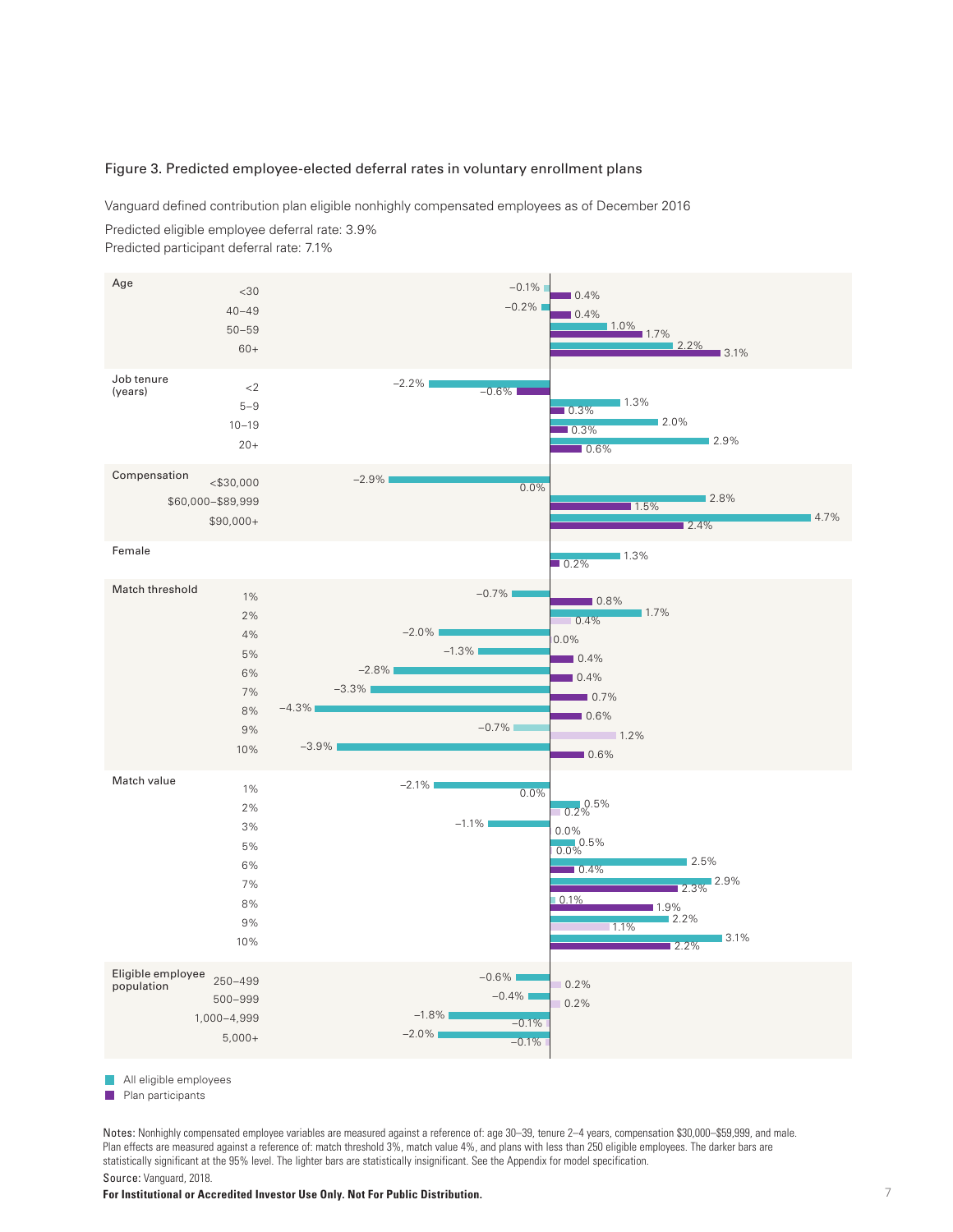# Paired formula plans analysis

As noted previously, unaware of plans in our dataset that have stretched the match, we chose in this paper a second-best strategy, comparing the effects of different match structures across plans. However, among the 70 match formulas used by these plans, nearly one-third have designs with match formulas that mimic a stretched match. We refer to these as plans with paired match formulas. Our paired plan match

formulas are: 100% on 3% of pay paired with 50% on 6% of pay, 100% on 4% of pay paired with 50% on 8% of pay, and 100% on 5% of pay paired with 50% on 10% of pay.

The 100% match plans had participation rates that are 20% to more than two times higher than the plans that stretch the same match value to a higher threshold (Figure 4). Participant employee-elective deferral rates

# Figure 4. Characteristics of paired plans

|                              | Match value 3%             |                           | Match value 4%             |                           | Match value 5%             |                            |  |
|------------------------------|----------------------------|---------------------------|----------------------------|---------------------------|----------------------------|----------------------------|--|
|                              | 100% of first<br>3% of pay | 50% of first<br>6% of pay | 100% of first<br>4% of pay | 50% of first<br>8% of pay | 100% of first<br>5% of pay | 50% of first<br>10% of pay |  |
| Number of plans              | 11                         | 59                        | 23                         | 6                         | 20                         | 5                          |  |
| Number of eligible employees | 5,159                      | 82,155                    | 12,979                     | 2,252                     | 20,438                     | 15,879                     |  |
| Number of participants       | 3,153                      | 42,333                    | 8,336                      | 757                       | 12,796                     | 5,523                      |  |
| Participation rate           | 61%                        | 52%                       | 71%                        | 34%                       | 63%                        | 35%                        |  |
| Participants                 |                            |                           |                            |                           |                            |                            |  |
| Median deferral rate         | 5.0%                       | 6.0%                      | 4.0%                       | 6.0%                      | 5.0%                       | 5.0%                       |  |
| Median account balance       | \$18,968                   | \$25,618                  | \$19,434                   | \$14,177                  | \$25,668                   | \$12,131                   |  |
| Median income                | \$62,635                   | \$68,276                  | \$55,962                   | \$61,452                  | \$48,840                   | \$48,571                   |  |
| Median age                   | 35                         | 46                        | 44                         | 45                        | 42                         | 38                         |  |
| Median tenure (years)        | 3                          | 9                         | 6                          | 6                         | 9                          | 6                          |  |
| Percentage male              | 45%                        | 72%                       | 42%                        | 74%                       | 59%                        | 57%                        |  |
| Nonparticipants              |                            |                           |                            |                           |                            |                            |  |
| Median deferral rate         | 0%                         | $0\%$                     | 0%                         | 0%                        | 0%                         | 0%                         |  |
| Median account balance       | \$0                        | \$0                       | \$0                        | \$0                       | \$0                        | \$0                        |  |
| Median income                | \$34,932                   | \$58,831                  | \$38,417                   | \$40,393                  | \$30,165                   | \$20,797                   |  |
| Median age                   | 42                         | 43                        | 38                         | 35                        | 33                         | 30                         |  |
| Median tenure (years)        | 5                          | 6                         | 3                          | $\overline{2}$            | 3                          | $\overline{2}$             |  |
| Percentage male              | 59%                        | 83%                       | 42%                        | 96%                       | 58%                        | 64%                        |  |
| Eligible employees           |                            |                           |                            |                           |                            |                            |  |
| Median deferral rate         | 3.0%                       | 1.0%                      | 3.0%                       | 0%                        | 3.0%                       | 0%                         |  |
| Median account balance       | \$8,367                    | \$4,392                   | \$6,655                    | \$0                       | \$7,190                    | \$0                        |  |
| Median income                | \$58,824                   | \$63,564                  | \$48,950                   | \$45,177                  | \$39,999                   | \$26,889                   |  |
| Median age                   | 39                         | 45                        | 41                         | 38                        | 39                         | 33                         |  |
| Median tenure (years)        | $\overline{4}$             | 7                         | $\overline{4}$             | 3                         | 6                          | 3                          |  |
| Percentage male              | 50%                        | 78%                       | 42%                        | 89%                       | 58%                        | 61%                        |  |

Vanguard defined contribution plan eligible nonhighly compensated employees as of December 2016

Source: Vanguard, 2018.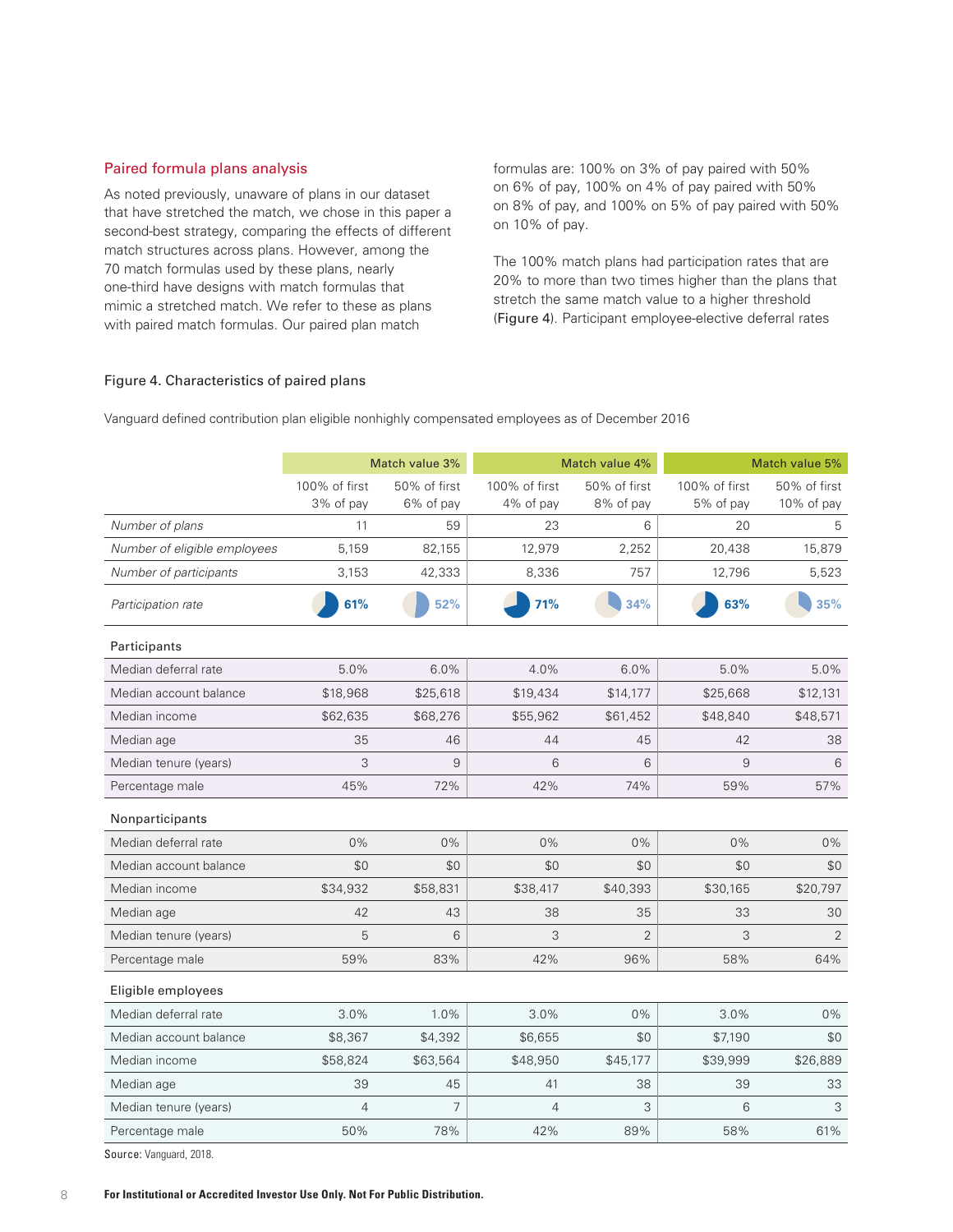are 20% to 50% higher in two of the stretch match plans, and in the other plan they are identical. In two of the paired matches, employees are between 3 and 6 years older in the 100% match plans, and in the other pair employees are younger. In two of the paired matches, tenure is longer for the 100% match plans; in the other pair, tenure is shorter.

For each of these three paired matches we used regression models to estimate deferral rates controlling for demographic and plan design features.10 We include both participants and eligible nonparticipants with a 0%

deferral rate. NHCEs had higher predicted employeeelective deferral rates in 100% match designs than in the paired stretched match designs (Figure 5). Elected deferral rates were 73% higher in designs with a 5% match value, 67% higher in the 4% match value plans, and 31% higher in the 3% match value plans. The estimated deferral rate for the 100% match designs results in participants' receiving more of the full promised match. Plan contribution rates, which include the value of the employer match, were more than double in designs with a 5% or 4% match value and about 40% higher in the 3% match value plans.

#### Figure 5. Stretching the match paired plans



Predicted nonhighly compensated employee contribution rate by match formula as of December 2016

Source: Vanguard, 2018.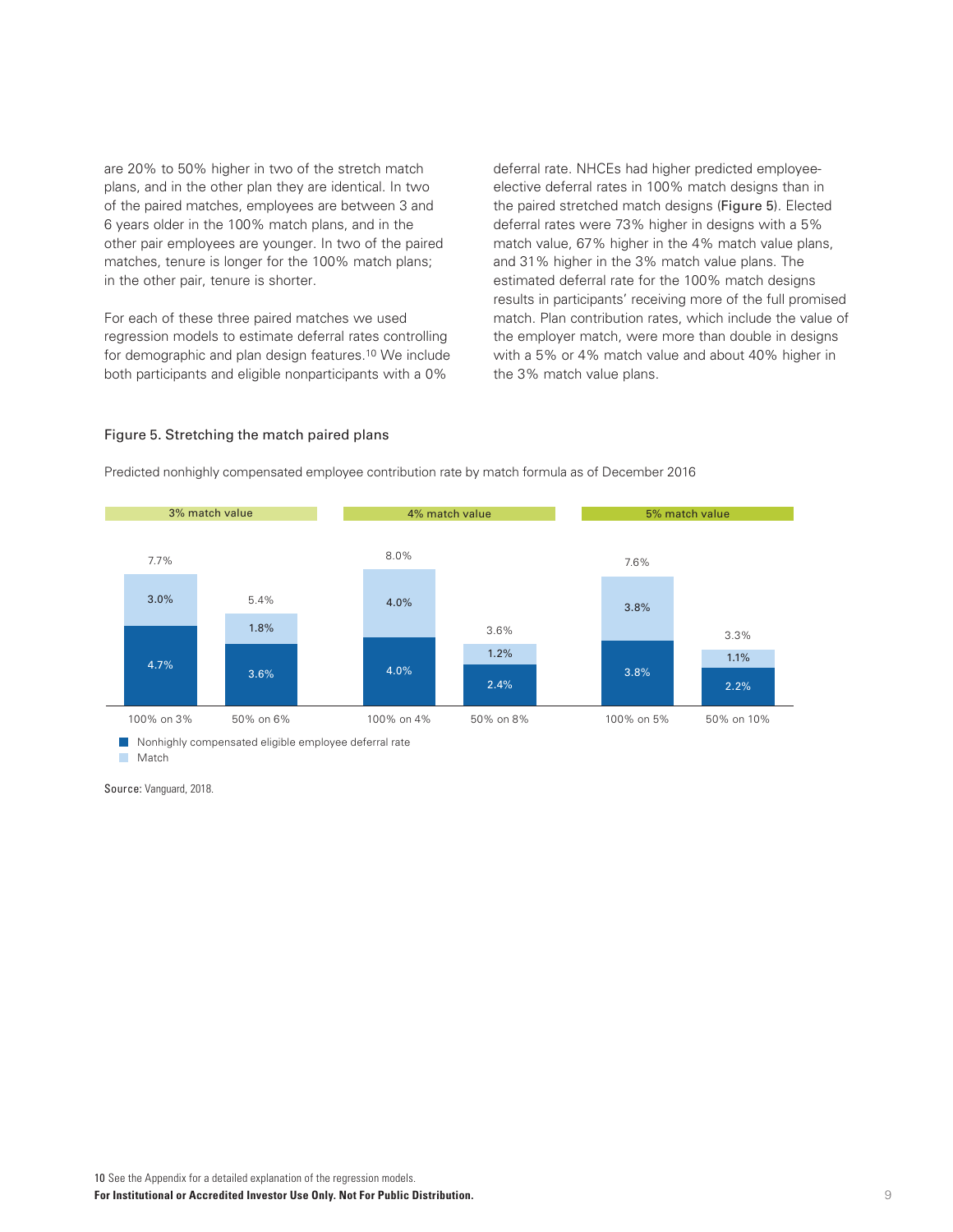# Implications

Our comparison of contribution rates in paired plans promising identical match values suggests that 100% matches on lower match thresholds are associated with higher aggregate plan contribution rates. Seemingly counterintuitively, plan sponsors with voluntary enrollment plans seeking to raise plan contribution rates should consider designs with 100% match formulas. Stretching a match may have unintended consequences for NHCEs.

Alternatively, strategies such as automatic enrollment with strong initial default deferral rates and automatic annual deferral rate increases, coupled with stretched matches, could be used to improve saving rates. Our research shows that higher initial default deferral rates in automatic enrollment plan designs are the most effective way to raise employee-elective deferral rates.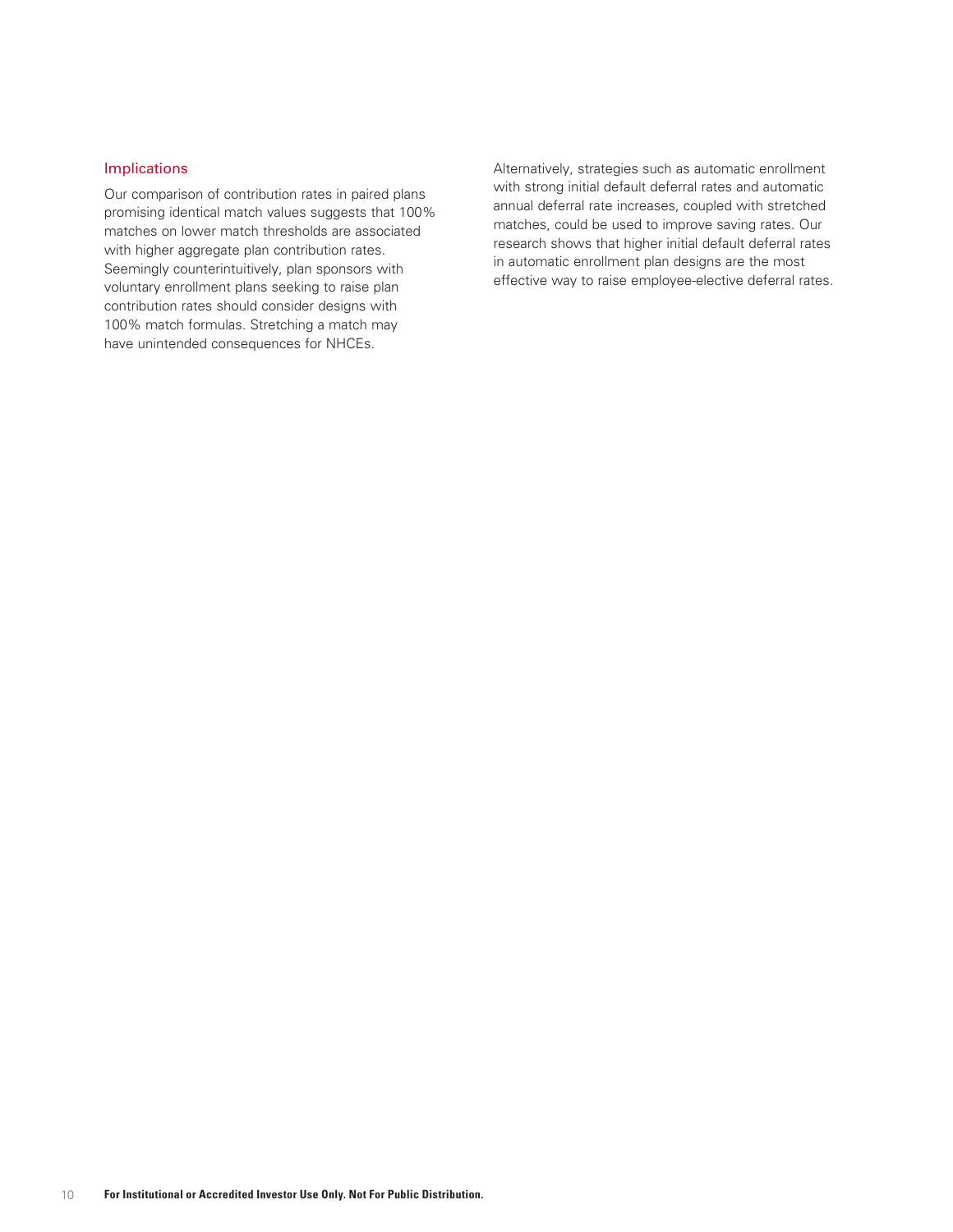# Appendix

Our analysis is based on Vanguard recordkeeping data as of December 2016. Recordkeeping services were provided for 1,900 plans. There were 4.4 million participants in these plans. Our interest is in how demographic and plan design features affect employee-elective deferral rates in the plans with voluntary enrollment. Accordingly, we limit our analysis to a subset of 328 plans for which we have completed compliance testing for the 2016 plan year. These plans had approximately 452,800 nonhighly compensated eligible employees with annual compensation over \$7,500 and less than \$120,000. No single plan's population exceeds 5% of the total observed population due to restrictions placed on the size of the represented population. Plans with match formulas with match values or match thresholds extending beyond 10% were not included in the study, as they occur infrequently.

For our plan participant and eligible-employee empirical models, we ran a Tobit model where the deferral rate was left censored at 0%. The general form of the regression for plan participant or eligible employee *i* in plan *j* is:

*Employee contribution rate*<sup>\*</sup><sub>ij</sub> =  $\beta_0$  +  $\beta_1$ <sup>\*</sup> *plan design features<sub>i</sub>* +  $\beta_2$ <sup>\*</sup> *demographic variables<sub>i</sub>* +  $\beta_3$ \* *employer characteristicsj* + ε*ij*

*Employee contribution rateij* = max (0, *Employee contribution rate\* ij*)

*Plan design features* include the participant contribution required for maximum match and the promised match contribution value as a percentage of compensation. *Demographic variables* include age, tenure, annual compensation, and gender. *Employer characteristics* include a plan size indicator.

For our paired plan analysis we ran a similar Tobit model with the outcome left censored at 0%. Instead of including plan design features and employer characteristics, we used plan indicators to account for plan fixed effects:

*Employee contribution rate*<sup>\*</sup><sub>*ij*</sub> =  $\beta_0$  +  $\beta_1$ <sup>\*</sup> *demographic variables<sub>i</sub>* +  $\beta_2$ <sup>\*</sup> *plan indicator<sub>j</sub>* + ε<sub>*ij*</sub>

*Employee contribution rate<sub>ij</sub>* = max (0, *Employee contribution rate\**<sub>ij</sub>)

*Demographic variables* include age, tenure, annual compensation, and gender. *Employer characteristics* include a plan level identifier.

Complete regression results, including coefficients, standard errors, and marginal effects, are available from the authors.